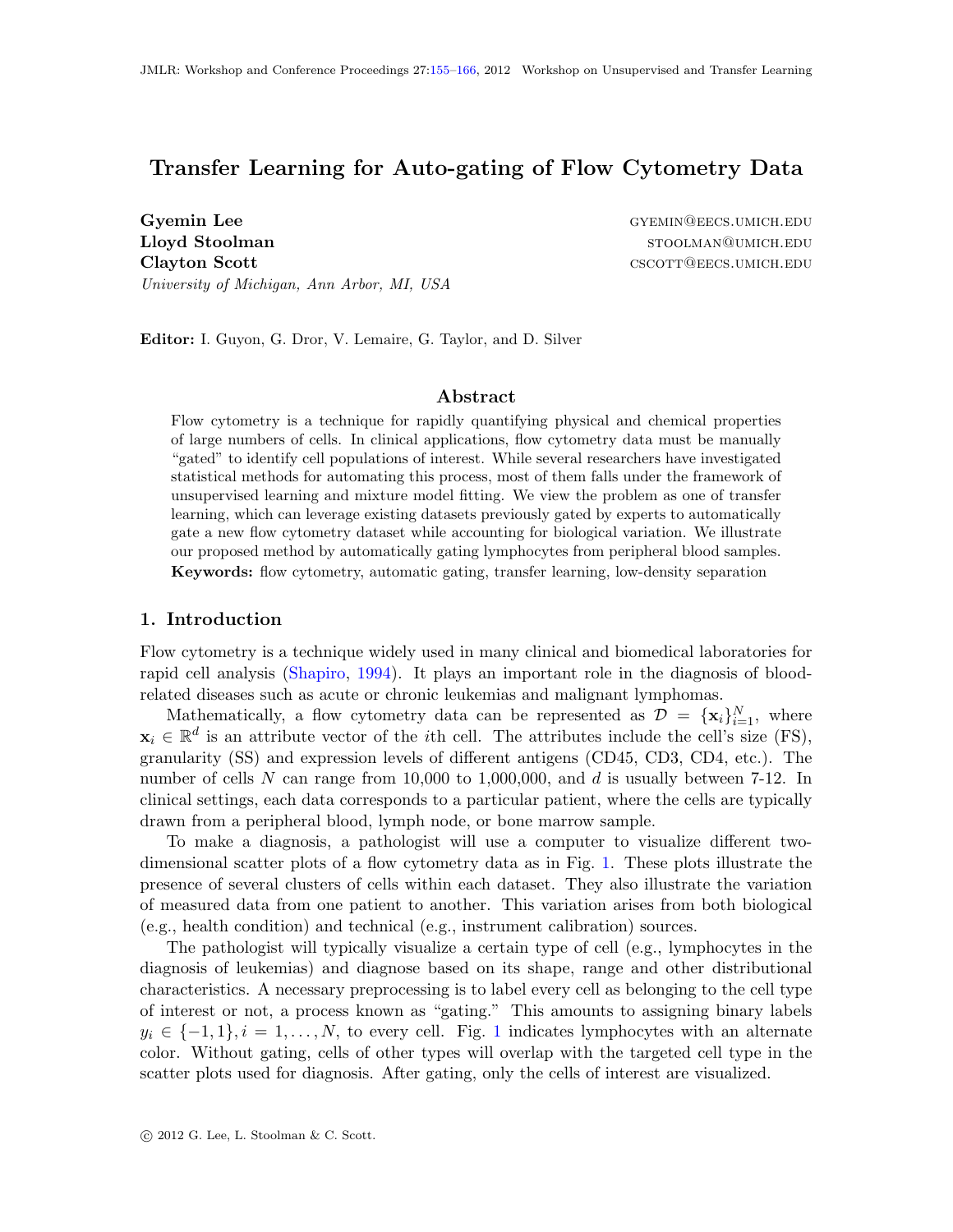

<span id="page-1-0"></span>Figure 1: Clinicians analyze flow cytometry data using a series of scatter plots on attributes pairs. The distribution differs from patient to patient, and changes after treatments. Lymphocytes, a type of white blood cell, are marked dark/blue and others are marked bright/green. These were manually selected by a domain expert.

Unfortunately, in clinical settings gating is still performed manually. It is a laborintensive task in which a pathologist visualizes the data from different two-dimensional scatter plots, and uses special software to draw a series of boundaries ("gates") to eliminate a portion of the cells outside of the desired type. The person performing gating must utilize specialized domain knowledge together with iterative refinement. Since modern clinical laboratories can see dozens of cases per day, it would be highly desirable to automate this process.

Because of this need, several researchers have tackled the auto-gating problem. A recent survey on flow cytometry analysis revealed that more than 70% of studies focus on auto-gating techniques [\(Bashashati and Brinkman,](#page-11-2) [2009\)](#page-11-2). However, the vast majority of approaches rely on a clustering/mixture modeling, using a parametric representation for each cell type [\(Chan et al.,](#page-11-3) [2008;](#page-11-3) [Lo et al.,](#page-11-4) [2008;](#page-11-4) [Pyne et al.,](#page-11-5) [2009\)](#page-11-5). The mixture modeling approach has a number of difficulties, however. One is that the clusters are typically not elliptical, meaning complex parametric models must be employed, such as skewed Gaussians, leading to challenging inference problems. Another limitation is that human intervention is necessary to interpret the clustering results and to select some of the clusters for the task. Finally, these algorithms are unsupervised, and do not fully leverage expert knowledge.

We propose to view auto-gating as a transfer learning problem. In particular, we assume that a collection of expert-gated datasets are available. Although different datasets have different distributions, there is enough similarity, (e.g., lymphocytes show low levels of SS while expressing high levels of CD45) that this expert knowledge can be transferred to the new data. Our approach is to train classifiers on expert-gated data, and to summarize these classifiers to form a baseline classifier. This baseline is then adapted to the new data by optimizing a "low-density separation" criterion. The transfer learning problem we study is, to our knowledge, a new one, although it has similarities to previously studied transfer learning problems, as well as multi-task learning. These connections are reviewed below.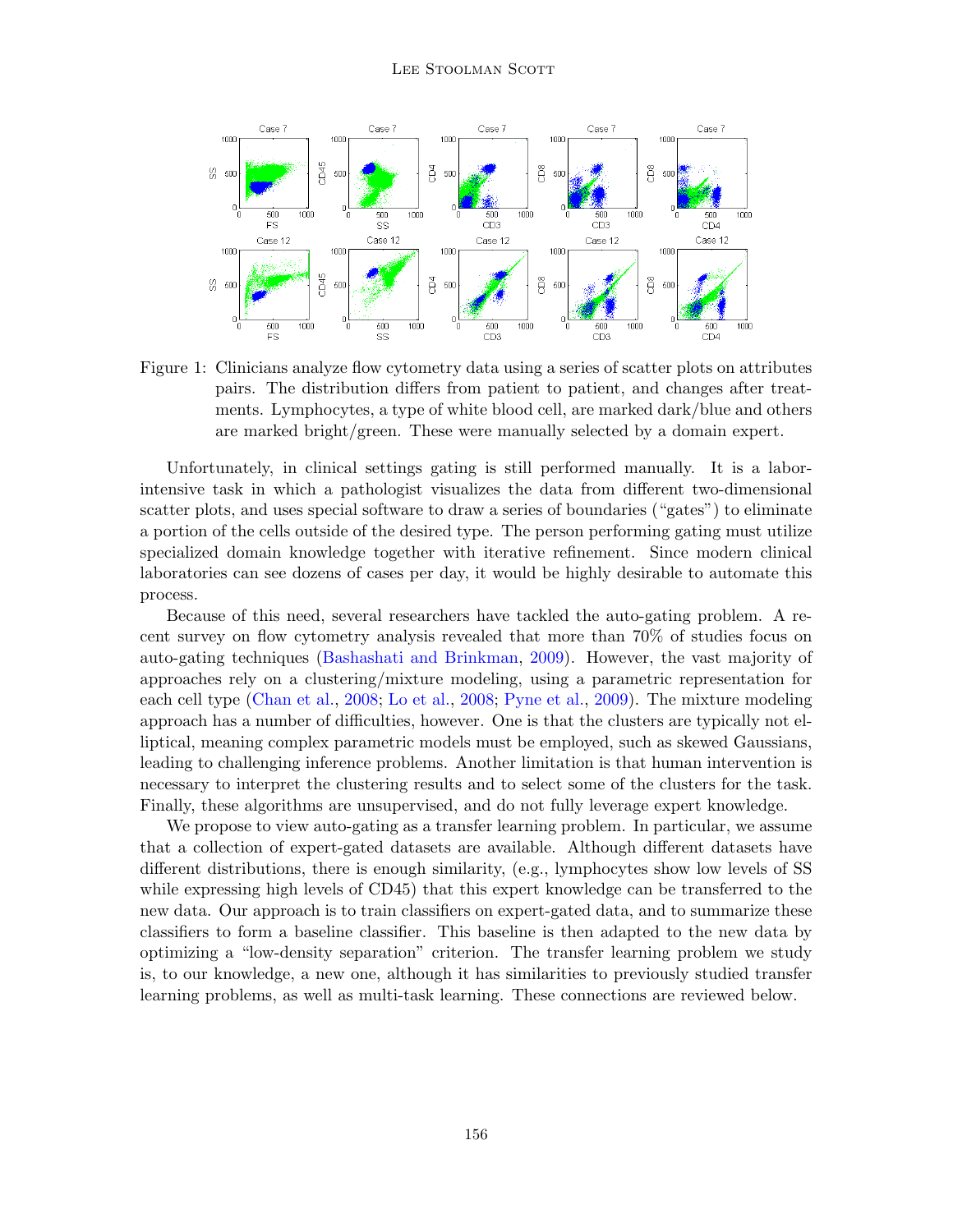## 2. Problem Setup

There are M labeled datasets  $\mathcal{D}_m = \{(\mathbf{x}_{m,i}, y_{m,i})\}_{i=1}^{N_m}, m = 1, \cdots, M$ , each a random sample from a distribution  $\mathcal{P}_m$ .  $\mathcal{D}_m$  corresponds to the mth flow cytometry dataset and its labels are determined by experts. There is also an unlabeled dataset  $\mathcal{T} = {\mathbf{x}_{t,i}}_{i=1}^{N_t}$ , a random sample from a new distribution  $P_t$  corresponding to a new flow cytometry dataset. The labels  $\{y_{t,i}\}_{i=1}^{N_t}$  are not observed. The goal is to assign labels  $\{\widehat{y}_{t,i}\}_{i=1}^{N_t}$  to  $\mathcal T$  so that the misclassification rate is minimized. All the distributions are different, but defined on the same space  $\mathbb{R}^d \times \{-1, +1\}.$ 

# 3. Related Work

As a transfer learning problem, our problem is characterized by having multiple source domains (the expert-gated datasets), and a single target domain (the unlabeled dataset). Using the taxonomy of [Pan and Yang](#page-11-6) [\(2010\)](#page-11-6), our setting can be described as follows:

- $(1)$  the source and target domains are different, because the marginal distributions of  $\bf{x}$ are different,
- (2) the source and target tasks are different, because each dataset requires a different gating,
- (3) there are no labeled examples in the target domain.

To the best of our knowledge, previous work has not addressed this combination of characteristics. Many previous works fall under the heading of inductive transfer learning, where at least a few labels are given for the target domain [\(Ando and Zhang,](#page-11-7) [2005;](#page-11-7) [Rettinger et al.,](#page-11-8) [2006\)](#page-11-8). In transductive transfer learning [\(Arnold et al.,](#page-11-9) [2007\)](#page-11-9), and the related problems of sample selection bias and covariate shift, the source and target tasks are assumed to be the same.

Another closely related area is multi-task learning [\(Caruana,](#page-11-10) [1997;](#page-11-10) [Evgeniou and Pontil,](#page-11-11) [2004\)](#page-11-11). However, our problem contrasts to this line of studies in the sense that our ultimate goal is achieving high performance for the target task only, and not the source tasks.

[Toedling et al.](#page-11-12) [\(2006\)](#page-11-12) explore using support vector machines (SVMs) for flow cytometry data from multiple patients. They merge all the datasets to form a single large data, and build a classifier on this data. However, due to its size of the combined dataset, the training requires demanding computational and memory resources. Furthermore, this approach ignores the variability among multiple datasets and treats all the datasets as arising from the same distribution. This reduces the problem to standard single-task supervised learning.

# <span id="page-2-0"></span>4. Algorithm

We describe our approach to the problem. In this section, we show how our algorithm summarizes knowledge from the source data and adapts it to the new task.

#### 4.1. Baseline Classifier for Summarizing Expert Knowledge

We suppose that the knowledge contained in the source tasks can be represented by a set of decision functions  $f_1, \dots, f_M$ . The sign of a decision function  $f_m$  provides a class prediction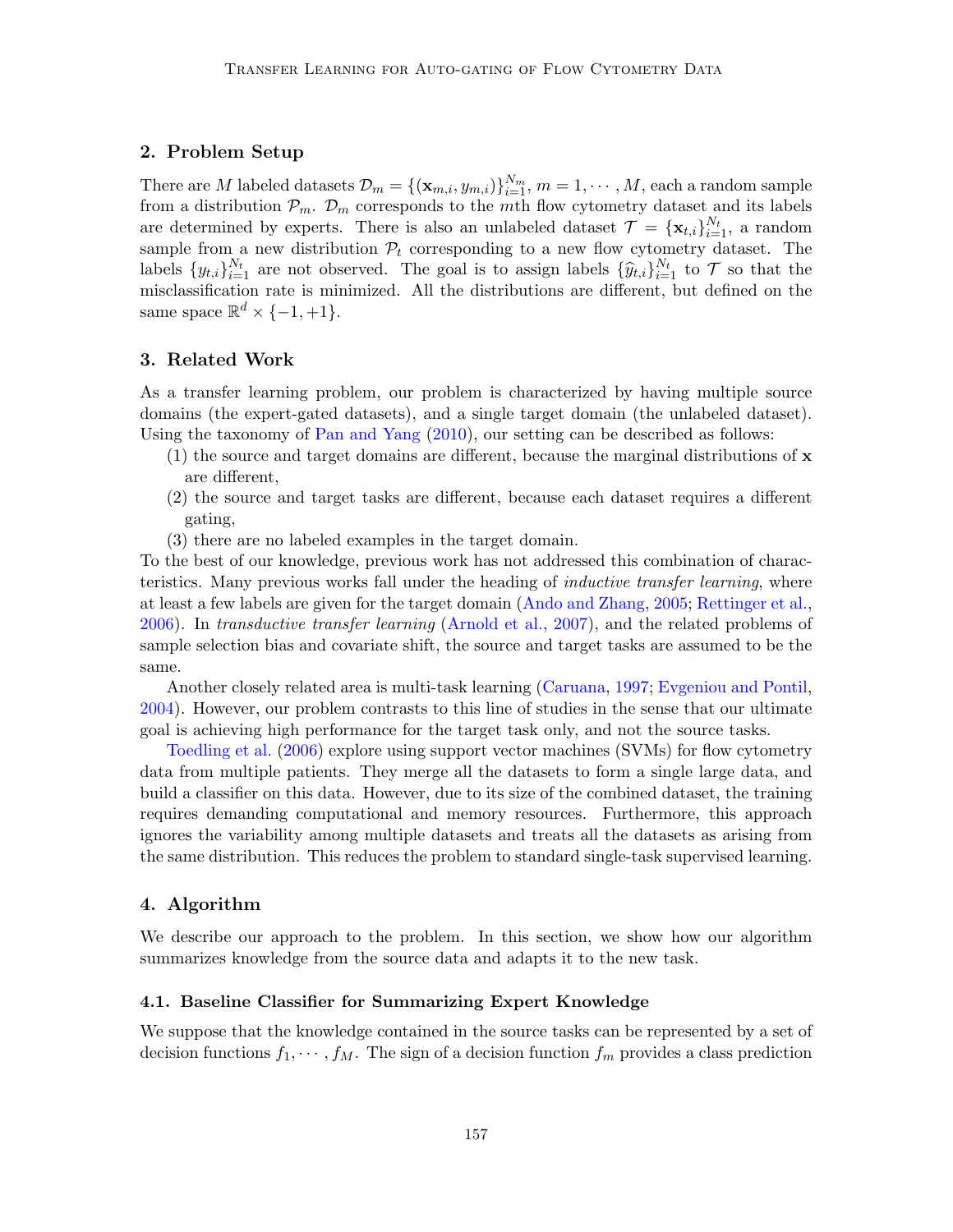<span id="page-3-1"></span><span id="page-3-0"></span>

| <b>Algorithm 1 Baseline Classifier</b>                                                                     | Algorithm 2 Robust Mean and Covariance                                                                                           |  |  |  |  |
|------------------------------------------------------------------------------------------------------------|----------------------------------------------------------------------------------------------------------------------------------|--|--|--|--|
| <b>Input:</b> source task data $\mathcal{D}_m$ for $m = 1, \dots, M$ ,                                     | <b>Input:</b> $(\mathbf{w}_m, b_m)$ for $m = 1, \dots, M$                                                                        |  |  |  |  |
| regularization parameters $\{C_m\}_{m=1}^M$                                                                | 1: Concatenate: $\mathbf{u}_m \leftarrow [\mathbf{w}_m, b_m], \quad \forall m$                                                   |  |  |  |  |
| 1: for $m = 1$ to M do                                                                                     | 2: Initialize: $\mu \leftarrow mean(\mathbf{u}_m)$ , $\mathbf{C} \leftarrow cov(\mathbf{u}_m)$                                   |  |  |  |  |
| 2: $(\mathbf{w}_m, b_m) \leftarrow SVM(\mathcal{D}_m, C_m)$                                                | $3:$ repeat                                                                                                                      |  |  |  |  |
| $3:$ end for                                                                                               | $d_m \leftarrow ((\mathbf{u}_m - \boldsymbol{\mu})^T \mathbf{C}^{-1} (\mathbf{u}_m - \boldsymbol{\mu}))^{1/2}$<br>4:             |  |  |  |  |
| 4: Robust Mean:                                                                                            | 5: $w_m \leftarrow \psi(d_m)/d_m$                                                                                                |  |  |  |  |
| $(\mathbf{w}_0, b_0) \leftarrow Algorithm \ 2(\{(\mathbf{w}_m, b_m)\}_m)$                                  | 6: Update: $\mu^{new} \leftarrow \frac{\sum_{m} w_m \mathbf{u}_m}{\sum w_m}$                                                     |  |  |  |  |
| <b>Output:</b> $(\mathbf{w}_0, b_0)$ or $f_0(\mathbf{x}) = \langle \mathbf{w}_0, \mathbf{x} \rangle + b_0$ |                                                                                                                                  |  |  |  |  |
|                                                                                                            | $\frac{\sum_{m} w_m^{new} (\mathbf{u}_m - \boldsymbol{\mu}^{new})(\mathbf{u}_m - \boldsymbol{\mu}^{new})^T}{\sum_{m} w_m^2 - 1}$ |  |  |  |  |
|                                                                                                            |                                                                                                                                  |  |  |  |  |
|                                                                                                            | 7: until Stopping conditions are satisfied                                                                                       |  |  |  |  |
|                                                                                                            | <b>Output:</b> $\mu = [\mathbf{w}_0, b_0], \quad \mathbf{C}_0 = \mathbf{C}(1:d, 1:d)$                                            |  |  |  |  |

of a data point **x**:  $\hat{y} = sign(f_m(\mathbf{x}))$ . Each  $f_m$  is separately learned from each of the M source datasets. Then these decision functions form the pool of knowledge.

In this work, we consider linear decision functions  $f(\mathbf{x}) = \langle \mathbf{w}, \mathbf{x} \rangle + b$ . Then f defines a hyperplane  $\{x : f(x) = 0\}$  with a normal vector  $w \in \mathbb{R}^d$  and a bias  $b \in \mathbb{R}$ . The SVM is among the most widely used methods for learning a linear classifier (Schölkopf and Smola, [2002\)](#page-11-13). It finds a separating hyperplane based on the maximal margin principle. We use the SVM to fit a decision function  $f_m$  or a hyperplane  $(\mathbf{w}_m, b_m)$  to the mth source data  $\mathcal{D}_m$ .

We devise a baseline classifier  $f_0 = \langle \mathbf{w}_0, \mathbf{x} \rangle + b_0$  by letting  $(\mathbf{w}_0, b_0)$  be the mean of  $(\mathbf{w}_m, b_m)$ . Instead of the simple mean, Algorithm [1](#page-3-1) uses a robust mean to prevent  $f_0$  from being unduly influenced by atypical variations among datasets. Algorithm [2](#page-3-0) presents the robust estimator as formulated in [Campbell](#page-11-14) [\(1980\)](#page-11-14). Here  $\psi$  is a weight function corresponding to a robust loss, and we use the Huber loss function. Note that we also robustly estimate the covariance of the  $w_m$ , which is used below in Section [4.2.3.](#page-5-0)

The learning of  $f_0$  does not involve  $\mathcal T$  at all. Thus, it is not expected to provide a good prediction for the target task. Next we describe a way to adapt this baseline classifier to the target data based on the low-density separation principle.

# 4.2. Transferring Knowledge to Target Task

Low-density separation is a concept used extensively in machine learning. This notion forms the basis of many algorithms in clustering analysis, semi-supervised classification, novelty detection and transductive learning. The underlying intuition is that the decision boundaries between clusters or classes should pass through regions where the marginal density of  $x$  is low. Thus, our approach is to adjust the hyperplane parameters so that it passes through a region where the marginal density of  $\mathcal T$  is low.

### 4.2.1. Preprocessing

Instrument calibration often introduces different shifting and scaling to each flow cytometry data along coordinate axis. While a typical solution is aligning all datasets via some global d-dimensional shift/scale transformation, it is sufficient for our purposes to align datasets in the direction of the baseline normal vector  $w_0$ . Specifically, for each dataset, we compute a kernel density estimate (KDE) of the projection onto  $w_0$ . Then, we align the target data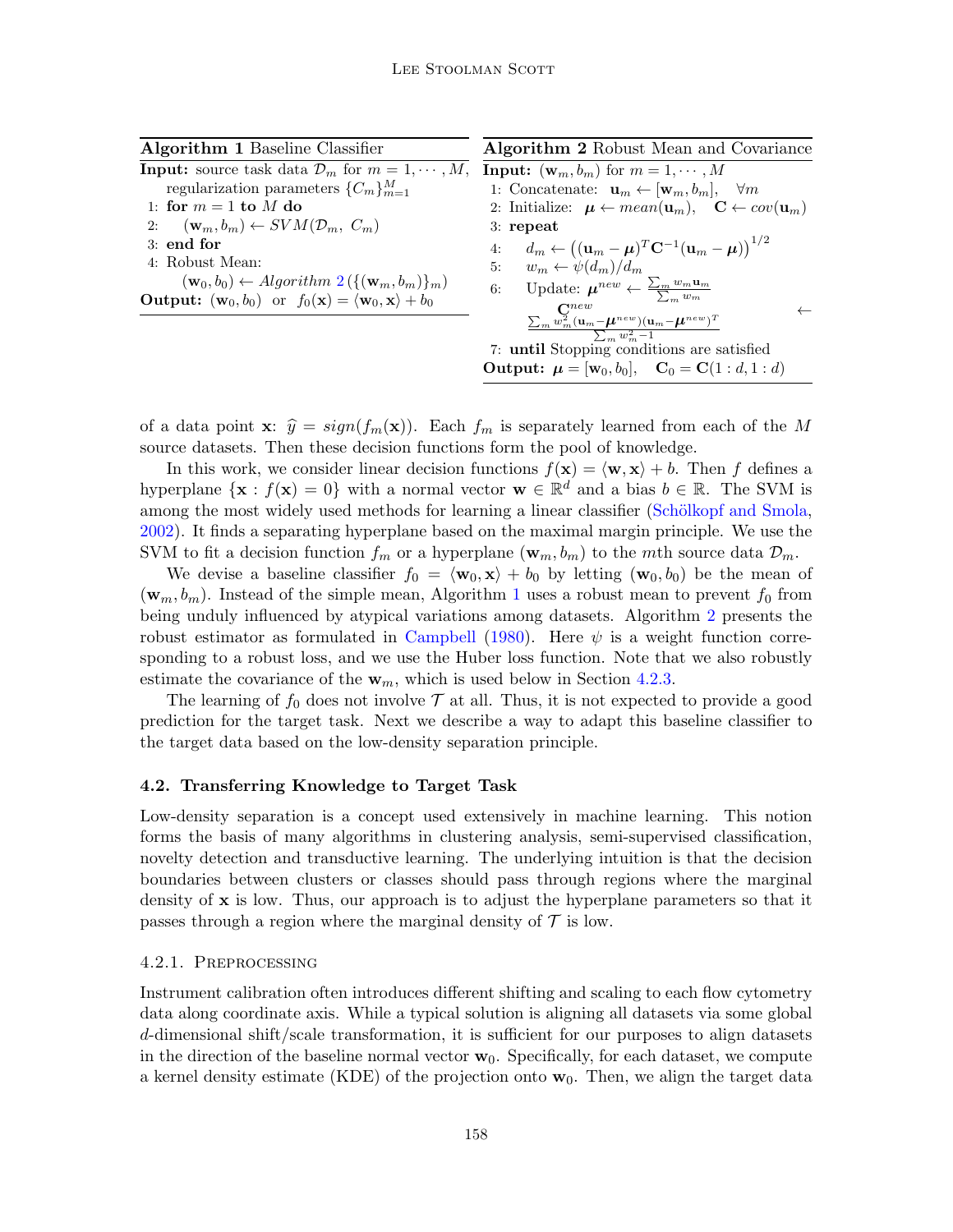<span id="page-4-1"></span><span id="page-4-0"></span>

| <b>Algorithm 3</b> Shift Compensation                                                     | <b>Algorithm 4 Bias Update</b>                                                                   |  |  |  |  |
|-------------------------------------------------------------------------------------------|--------------------------------------------------------------------------------------------------|--|--|--|--|
| <b>Input:</b> hyperplane $(\mathbf{w}, b)$ , source task data                             | <b>Input:</b> hyperplane $(\mathbf{w}, b)$ , target task data $\mathcal T$                       |  |  |  |  |
| $\{\mathcal{D}_m\}_{m=1}^M$ , target task data $\mathcal T$                               | 1: Compute: $z_i \leftarrow \langle \mathbf{w}, \mathbf{x}_{t,i} \rangle + b, \quad \forall i$   |  |  |  |  |
| 1: $z_{t,i} \leftarrow \langle \mathbf{w}, \mathbf{x}_{t,i} \rangle + b, \quad \forall i$ | 2: Build a Grid: $s_i \leftarrow sort(z_i)$                                                      |  |  |  |  |
| 2: for $m = 1$ to M do                                                                    | 3: for $j = 1$ to $N_t$ do                                                                       |  |  |  |  |
| 3: $z_{m,i} \leftarrow \langle \mathbf{w}, \mathbf{x}_{m,i} \rangle + b, \quad \forall i$ | 4: $c_j \leftarrow \sum_i \mathbb{I}\{\frac{ z_i - s_j }{\  \mathbf{w} \ } < 1\}$                |  |  |  |  |
| 4: $e_m \leftarrow \arg \max_z \text{KDE}(z, z_{t,i}) \star \text{KDE}(z, z_{m,i})$       | $5:$ end for                                                                                     |  |  |  |  |
| 5: end for                                                                                | 6: $h \leftarrow \text{kernel bandwidth } (\{(s_i, c_i)\}_i)$                                    |  |  |  |  |
| 6: $b \leftarrow b - median(e_m)$                                                         | 7: Smooth: $\hat{p}(z) \leftarrow \sum_{i} c_j k_h(z, s_j)$                                      |  |  |  |  |
| Output: $b$                                                                               | 8: $z^* \leftarrow gradient descent (\hat{p}(z), 0)$                                             |  |  |  |  |
|                                                                                           | 9: $b^{new} \leftarrow b - z^*$                                                                  |  |  |  |  |
|                                                                                           | <b>Output:</b> $b^{new}$ or $f_b(\mathbf{x}) = \langle \mathbf{w}, \mathbf{x} \rangle + b^{new}$ |  |  |  |  |

to each source data using maximum cross-correlation (denoted by  $\star$  in Algorithm [3\)](#page-4-0), and modify the baseline bias by the median of these shifts. This new bias b will serve as the initial bias when adapting the baseline to  $\mathcal{T}$ .

#### 4.2.2. Varying Bias

We first describe adapting the bias variable to the unlabeled target data  $\mathcal T$  based on lowdensity separation. The process is illustrated in Algorithm [4.](#page-4-1)

To assess whether a linear decision boundary is in a low density region, we count data points near the hyperplane. As the hyperplane moves, this number will be large in a high density region and small in a low density region. In particular, we define a margin, as in SVMs, to be a region of a fixed distance from a hyperplane, say  $\Delta$ , and count data points within this margin. We use  $\Delta = 1$ . Given a hyperplane  $(\mathbf{w}, b)$ , basic linear algebra shows that  $\frac{\langle \mathbf{w}, \mathbf{x} \rangle + b}{\|\mathbf{w}\|}$  is the signed distance from **x** to the hyperplane. Hence, computing

$$
\sum_i \mathbb{I}\{\frac{|\langle \mathbf{w}, \mathbf{x}_{t,i} \rangle + b|}{\|\mathbf{w}\|} < \Delta\}
$$

over a range of b followed by locating a minimizer near the baseline hyperplane gives the desired solution. Algorithm [4](#page-4-1) implements this on a grid of biases  $\{s_j\}$  and builds  $\sum_j c_j \,\delta(z-\bar{c}_j)$  $s_i$ ) where  $\delta$  is the Dirac delta. The grid points and the counts at each grid point are denoted by  $s_i$  and  $c_i$ .

Before searching for the minimizing bias, we smooth these counts over the grid by convolving with a Gaussian kernel  $k_h(z, z') = \frac{1}{\sqrt{2\pi}h} \exp \left(-\frac{|z - z'|^2}{2h^2}\right)$  $\frac{-z'^{2}}{2h^{2}}$ . The bandwidth h controls the smoothness of the kernel. This operation yields a smooth function  $\hat{p}(z) = \sum_j c_j k_h(z, s_j)$ .<br>Punning a gradient deceast algorithm on this smoothed function  $\hat{p}(z)$  returns a local mini-Running a gradient descent algorithm on this smoothed function  $\hat{p}(z)$  returns a local minimum near 0 if initialized at 0 (the second parameter in Line 8).

To facilitate a streamlined process for practical use, we automatically select the kernel bandwidth h as shown in Algorithm [5.](#page-5-1) This kernel choice is motivated from the rule of thumb for kernel density estimation suggested in [Silverman](#page-11-15) [\(1986\)](#page-11-15).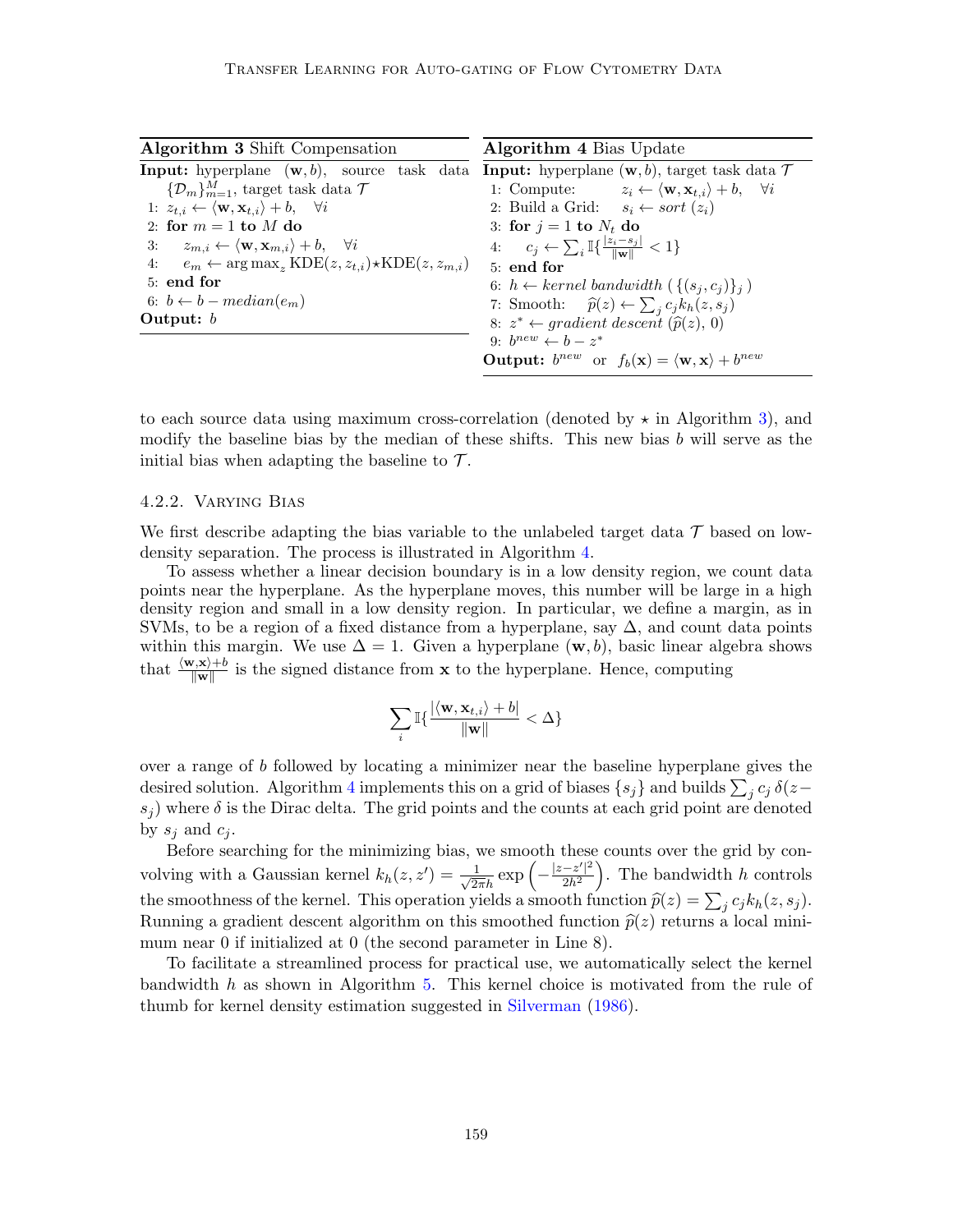Algorithm 5 Kernel Bandwidth

<span id="page-5-1"></span>**Input:** grid points and counts  $\{(s_k, c_k)\}$ 1:  $N \leftarrow \sum_k c_k$ 2:  $\overline{s} \leftarrow \frac{1}{N} \sum_{k}^{N} s_k c_k$ 3:  $\hat{\sigma} \leftarrow \left(\frac{1}{N-1} \sum_{k} c_k (s_k - \overline{s})^2\right)^{1/2}$ 4:  $h \leftarrow 0.9 \cdot \widehat{\sigma} \cdot N^{-1/5}$ Output: h

<span id="page-5-2"></span>

| <b>Algorithm 6</b> Normal Vector Update                                                                                                       |
|-----------------------------------------------------------------------------------------------------------------------------------------------|
| <b>Input:</b> hyperplane $(\mathbf{w}, b)$ , direction of change $\mathbf{v}_t$ ,                                                             |
| target task data $\mathcal T$                                                                                                                 |
| 1: for $a_k = -0.5$ to 0.5 step 0.01 do                                                                                                       |
| 2:<br>$\mathbf{w}_k \leftarrow \mathbf{w} + a_k \mathbf{v}_t$                                                                                 |
| $c_k \leftarrow \sum_i \mathbb{I}\left\{\left \frac{\langle \mathbf{w}_k, \mathbf{x}_{t,i} \rangle + b}{\ \mathbf{w}_k\ }\right  < 1\right\}$ |
| $3:$ end for                                                                                                                                  |
| 4: $h \leftarrow \text{kernel bandwidth}(\{(a_k, c_k)\}_k)$                                                                                   |
| 5: Smooth: $g(a) \leftarrow \sum_k c_k k_h(a, a_k)$                                                                                           |
| 6: $a_t \leftarrow gradient descent (q(a), 0)$                                                                                                |
| 7: $\mathbf{w}^{new} \leftarrow \mathbf{w} + a_t \mathbf{v}_t$                                                                                |
| Output: $w^{new}$                                                                                                                             |
|                                                                                                                                               |

# <span id="page-5-3"></span>Algorithm 7 Set Estimation based on Low-Density Separation **Input:** source task data  $\{\mathcal{D}_m\}_{m=1}^M$ , target task data  $\mathcal{T}$ , regularization parameters  $\{C_m\}_{m=1}^M$ 1: for  $m = 1$  to  $M$  do 2:  $(\mathbf{w}_m, b_m) \leftarrow SVM(\mathcal{D}_m, C_m)$ 3: end for 4: Initialize:  $((\mathbf{w}_0, b_0), \mathbf{C}_0) \leftarrow Alg \; 2 (\{(\mathbf{w}_m, b_m)\}_m)$  $((\mathbf{w}_0, b_0), \mathbf{C}_0) \leftarrow Alg \; 2 (\{(\mathbf{w}_m, b_m)\}_m)$  $((\mathbf{w}_0, b_0), \mathbf{C}_0) \leftarrow Alg \; 2 (\{(\mathbf{w}_m, b_m)\}_m)$  $\mathbf{v}_0 \leftarrow eig(\mathbf{C}_0)$ 5: Normalize:  $\mathbf{w}_t \leftarrow \mathbf{w}_0 / ||\mathbf{w}_0||, \qquad b_t \leftarrow b_0 / ||\mathbf{w}_0||$  $\mathbf{v}_t \leftarrow orthonormalize \; \mathbf{v}_0 \; with \; respect \; to \; \mathbf{w}_0$ 6: Compensate Shift:  $b_t \leftarrow Alg\ 3(\mathbf{w}_t, b_t, \{\mathcal{D}_m\}, \mathcal{T})$  $b_t \leftarrow Alg\ 3(\mathbf{w}_t, b_t, \{\mathcal{D}_m\}, \mathcal{T})$  $b_t \leftarrow Alg\ 3(\mathbf{w}_t, b_t, \{\mathcal{D}_m\}, \mathcal{T})$ 7: Update Bias:  $b_t \leftarrow Alg\ 4(\mathbf{w}_t, b_t, \mathcal{T})$  $b_t \leftarrow Alg\ 4(\mathbf{w}_t, b_t, \mathcal{T})$  $b_t \leftarrow Alg\ 4(\mathbf{w}_t, b_t, \mathcal{T})$ 8: repeat 9: Update Normal Vector:  $\mathbf{w}_t \leftarrow Alg\ 6(\mathbf{w}_t, b_t, \mathbf{v}_t, \mathcal{T})$  $\mathbf{w}_t \leftarrow Alg\ 6(\mathbf{w}_t, b_t, \mathbf{v}_t, \mathcal{T})$  $\mathbf{w}_t \leftarrow Alg\ 6(\mathbf{w}_t, b_t, \mathbf{v}_t, \mathcal{T})$ 10: Update Bias:  $b_t \leftarrow Alg \cdot \{ \mathbf{w}_t, b_t, \mathcal{T} \}$ 11: until Stopping conditions are satisfied **Output:**  $(\mathbf{w}_t, b_t)$  or  $f_t = \langle \mathbf{w}_t, \mathbf{x} \rangle + b_t$

### <span id="page-5-0"></span>4.2.3. Varying Normal Vector

We can also adjust the normal vector of a hyperplane. Given a normal vector  $\mathbf{w}$ , we update the normal vector by  $\mathbf{w}^{new} = \mathbf{w} + a_t \mathbf{v}_t$  where  $\mathbf{v}_t$  is the direction of change and  $a_t$  is the amount of the change. Thus, the new normal vector is from an affine space spanned by  $\mathbf{v}_t$ .

Now we explain in detail the ways of choosing  $\mathbf{v}_t$  and  $a_t$ . We find a direction of change from the covariance matrix of the normal vectors  $\mathbf{w}_1, \dots, \mathbf{w}_M$  obtained from Algorithm [2.](#page-3-0) We choose the first principal eigenvector for  $\mathbf{v}_t$  after making it orthogonal to  $\mathbf{w}_0$ , the baseline normal vector, because changes in the direction of  $w_0$  do not affect the decision boundary.

To determine the amount of change  $a_t$ , we proceed similarly to the method used to update the bias. We count the number of data points inside the margin as the normal vector varies by a regular increment in the direction of  $v_t$ . Convolving with a Gaussian kernel smooths these quantities over the range of variation. Then a gradient descent algorithm can spot  $a_t$  that leads to a low density solution near the baseline hyperplane. Algorithm  $6$ summarizes this process.

## 4.2.4. PUTTING IT ALL TOGETHER

Once the normal vector is updated, we build a new hyperplane by combining it with an updated bias so that the hyperplane accords to a low density region of  $\mathcal T$ . Algorithm [7](#page-5-3) outlines the overall scheme. In the algorithm, one can repeatedly update the bias and the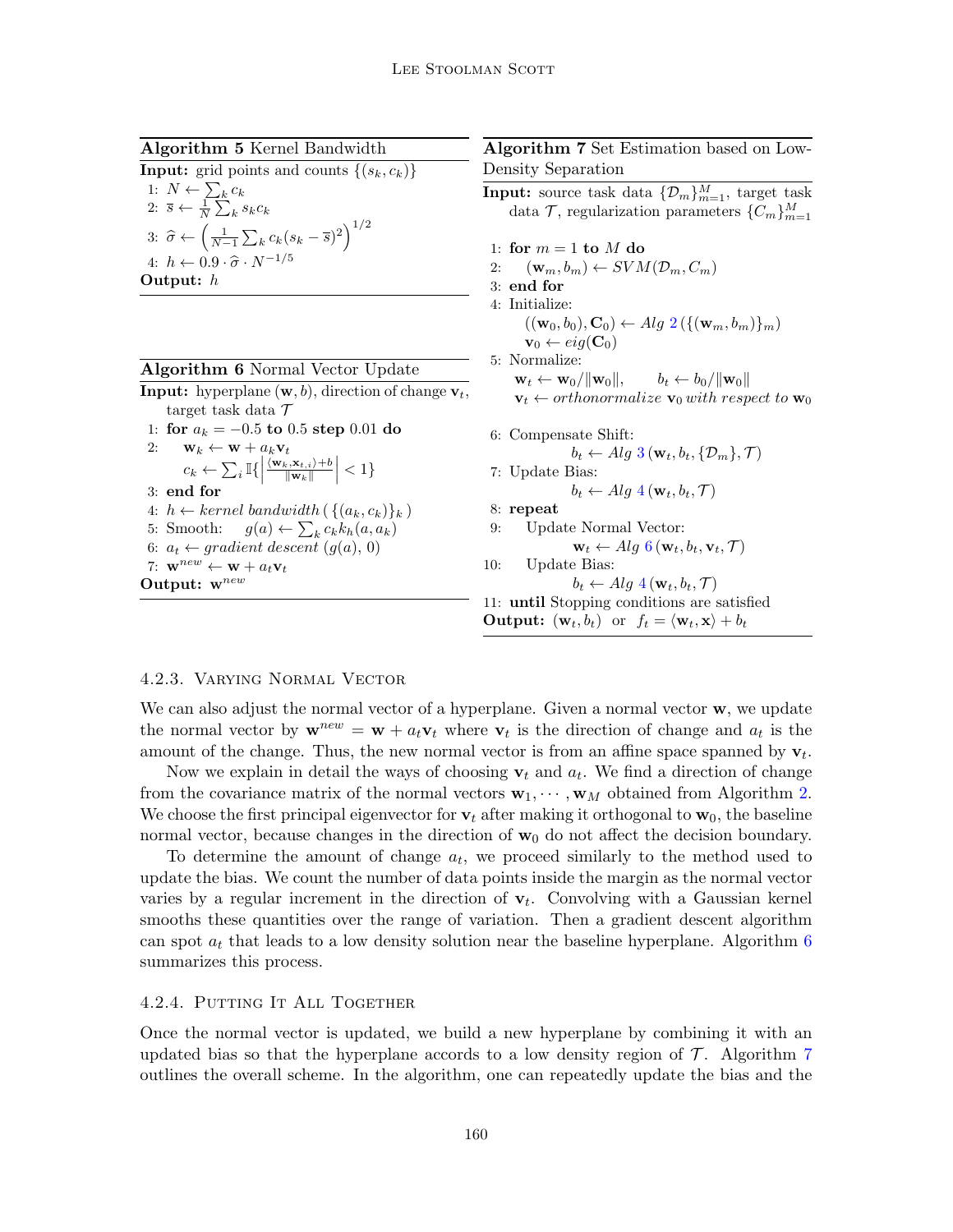normal vector. A simple method is running a fixed number of times. In our experience, one round of iteration was sufficient for good solutions.

Although the presented algorithm limits the varying direction of normal vector to a single vector  $\mathbf{v}_t$ , we can generalize this to multiple directions. To do this, more than one eigenvector can be chosen in Step 5 of Algorithm [7.](#page-5-3) Then the Gram-Schmidt process [\(Golub](#page-11-16) [and Van Loan,](#page-11-16) [1996\)](#page-11-16) generates a set of orthonormal vectors that spans a subspace for a new normal vector. The counting in-margin points in Algorithm [6](#page-5-2) can be extended to a multivariate grid with little difficulty.



<span id="page-6-0"></span>Figure 2: Number of total events and lymphocytes in each flow cytometry dataset.

#### 5. Experiments

We demonstrate the proposed methods on clinical flow cytometry data. Specifically, we apply them to detect lymphocytes from peripheral blood samples. In diagnosing diseases such as leukemias, identifying these cells is the first step in most clinical analysis. Since the gating tools for this task are still primitive and unsatisfactory, a streamlined automatic gating procedure will be highly valuable in practice.

For the experiments, peripheral blood sample datasets were obtained from 35 normal patients. These datasets are provided by the Department of Pathology at the University of Michigan. The number of events in a dataset ranges from 10, 000 to 100, 000 with a varying portion of lymphocytes among them (see Fig. [2\)](#page-6-0). An event in a dataset has six attributes (FS, SS, CD45, CD4, CD8 and CD3) and a corresponding binary label (+1 for lymphocytes and −1 for others) from the manual gates set by experts (see Fig. [1\)](#page-1-0).

For the experiments, we adopt a leave-one-out setting: choose a dataset as a target task  $\mathcal{T}$ , hide its labels, and treat the other datasets as source tasks  $\mathcal{D}_m$ . Each  $\mathcal{D}_m$  constitutes a binary classification problem with the goal of predicting the correct labels.

On each source data  $\mathcal{D}_m$ , we trained a SVM classifier  $f_m$ . We used LIBSVM package [\(Chang and Lin,](#page-11-17) [2001\)](#page-11-17) with the default setting  $(C_m = 1)$ . Then we applied the algorithms described in Section [4](#page-2-0) and evaluated the prediction accuracy on the unlabeled target data  $\mathcal{T}$ . The considered transfer learning algorithms are:

- $f_0$ : baseline classifier with no adaptation, referred to as "baseline."
- $f_b$ : classifier adapted to  $\mathcal T$  by varying the bias-only, referred to as "bias."
- $f_t$ : classifier adapted to  $\mathcal T$  by varying both the direction and the bias, referred to as "dir. and bias."

In addition to the above classifiers, we compared the error rates from the following classifiers as points of reference:

• Pooling : A SVM is trained after merging all source data as in [Toedling et al.](#page-11-12) [\(2006\)](#page-11-12).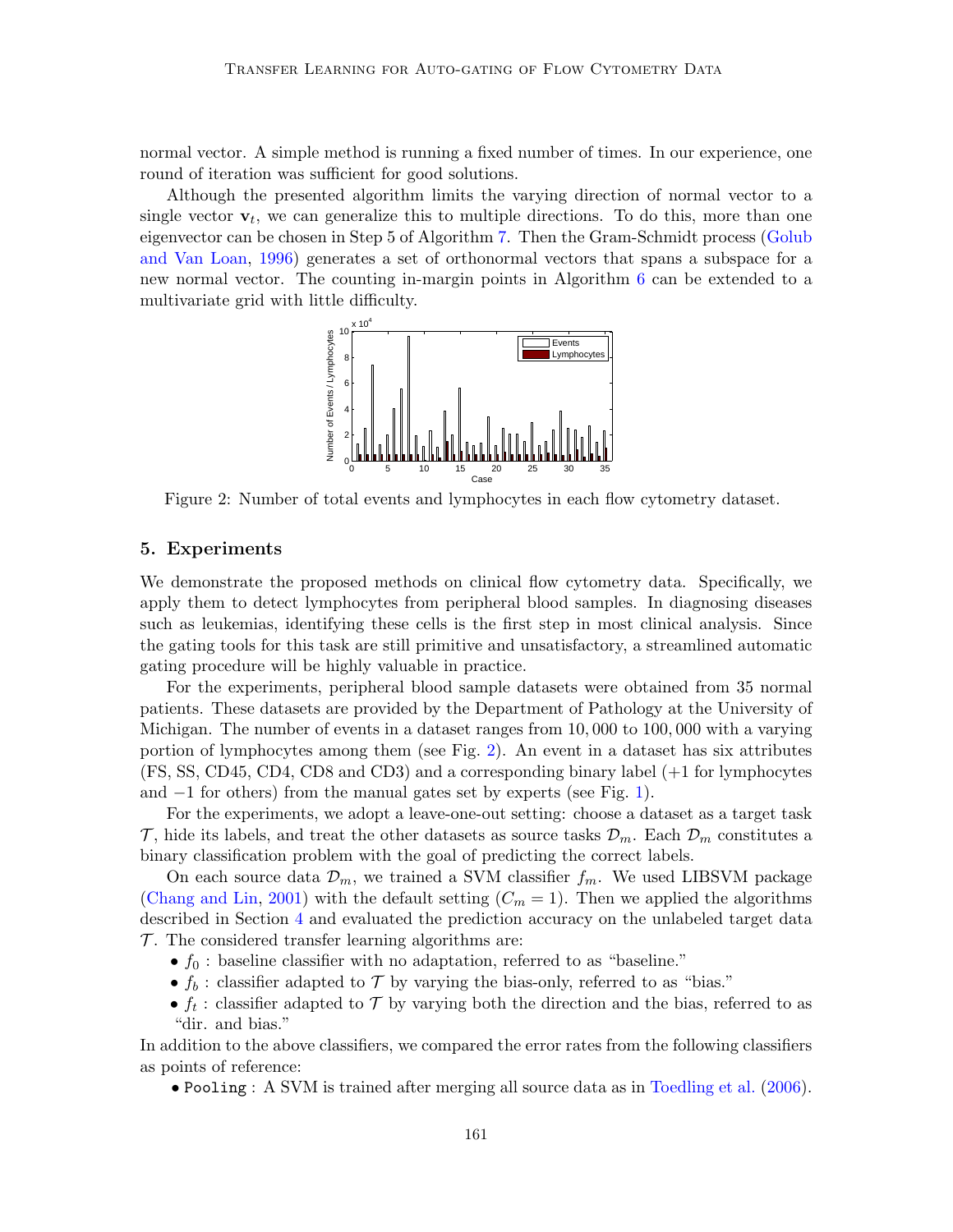- Transductive : A transductive SVM is also trained on the merged source data and the target data using SVM-light package [\(Joachims,](#page-11-18) [1999\)](#page-11-18).
- $f_m$  for  $m = 1, \dots, M$ : Each  $f_m$  learned from a source data  $\mathcal{D}_m$  is applied straight to  $\mathcal{T}$ . This emulates a supervised learning setup with a train sample  $\mathcal{D}_m$  and a test sample  $\mathcal T$  while implicitly assuming  $\mathcal D_m$  and  $\mathcal T$  are drawn from the same distribution. A box plot in Fig. [3](#page-10-0) displays the range of results with some '+' indicating extreme values. Table [1](#page-9-0) numbers  $f_m^{Best}$ , the best of the 34 error rates.
- Oracle : We also applied the standard SVM with the true labels of  $\mathcal T$ . Its performance is computed by 5-fold cross validation. This quantity is what we can expect when a sufficient amount of labeled data are available for the target task.

For each dataset, we repeated these and reported their results in Fig. [3](#page-10-0) and Table [1.](#page-9-0)

As can be seen in the figure and table, applying one of the  $f_m$  to the target task result in a wide range of accuracy. A classifier performing well on a dataset can perform poorly on other datasets due to relative difficulty of a task, dataset shift, or dissimilarity between tasks.

The Pooling performs poorly on many datasets. The merging step of the Pooling makes the classification problem more difficult. Even if classes are well-separated in each dataset, the separation will be lost in the merged dataset. Additionally, the classifier from Pooling can be biased toward larger source data. The optimization algorithm might also terminate prematurely before it converges to an optimal solution because the merged dataset is very large. Therefore, the Pooling can perform poorly, sometimes even worse than the worst  $f_m$ .

Because Transductive merges all the labeled and unlabeled datasets for training, it shares the similar problems as the Pooling. Moreover, the objective function is non-convex, and the solutions from an optimization algorithm are often suboptimal. The obtained results are very high error rates and low gating quality as shown in the table.

The baseline classifier  $f_0$  typically improves when we adapt  $f_0$  by changing the bias variable in most cases except Case 14 and Case 23. They further improve by adaptively varying both the direction and the bias. The differences among the  $f_m^{Best}$ , Oracle and  $f_t$ are very small. This reveals that our strategy can successfully replicate what experts do in the field without labeled training set for the target task.

## 6. Conclusion

We cast flow cytometry auto-gating as a novel kind of transfer learning problem. By combining existing ideas from transfer learning, together with a low-density separation criterion for class separation, our approach can leverage expert-gated datasets for the automatic gating of a new unlabeled dataset.

Although linear classifiers are sufficient to gate lymphocytes in peripheral blood, nonlinear classifiers may be necessary for other kinds of auto-gating. For example, a bone marrow sample contains cells of whole range of developmental stages and is known to be more difficult to gate. Depending on diseases being screened for, other types of cells need to be separated or the separated lymphocytes need to be further gated. Our approach accommodates the incorporation of inner-product kernels, which may offer a solution to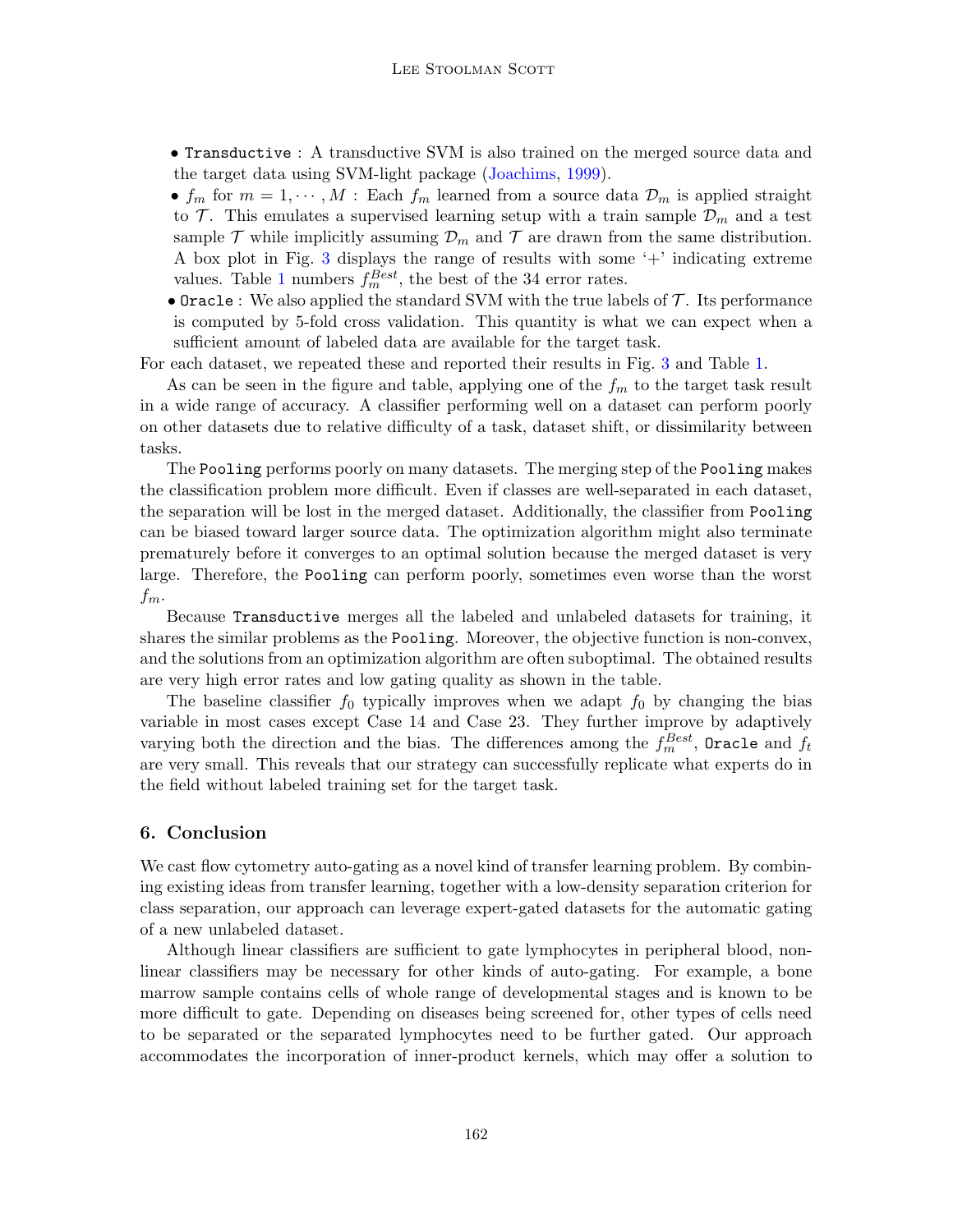such problems. It is also quite likely that several other strategies from the transfer learning literature can be adapted to this problem.

Biological and technical variation pose challenges for the analysis of many types of biomedical data. Typically one or both types of variation is accounted for by performing task-independent "normalization" prior to analysis. Our approach to flow cytometry autogating can be viewed as a task-dependent approach. The application of transfer learning to overcome biological and/or technical variations in other kinds of biomedical data is an interesting problem for future work.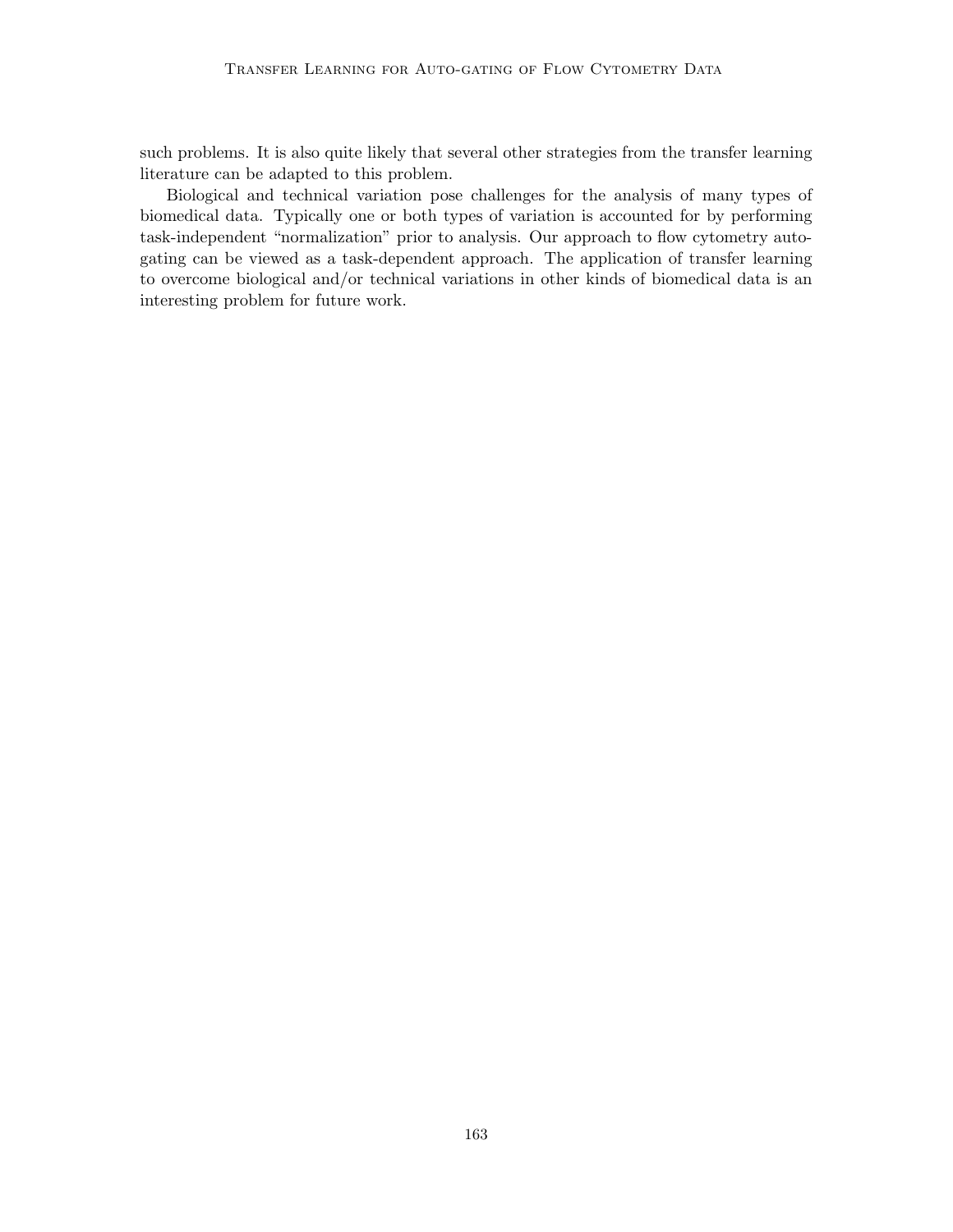<span id="page-9-0"></span>Table 1: The error rates  $(\%)$  of various classifiers on each flow cytometry dataset, with the other 34 treated as labeled datasets. The results from  $f_t$  adapted to the unlabeled target data are comparable to Oracle trained on labeled target data, and make less errors than Pooling.

| $\operatorname{Case}$    | Trans     | Pool      | $f_{0}$    | $\overline{f_b}$ | $\overline{f_t}$ | $f_m^B$  | Oracle   |
|--------------------------|-----------|-----------|------------|------------------|------------------|----------|----------|
| $\overline{1}$           | 44.64     | 38.65     | $2.91\,$   | 3.05             | 3.17             | 2.87     | 2.79     |
| $\overline{2}$           | 70.66     | 20.27     | $5.44\,$   | $2.09\,$         | 2.10             | 2.06     | 1.71     |
| 3                        | 18.46     | $2.05\,$  | 1.66       | 1.00             | 0.94             | 0.91     | 0.74     |
| $\overline{4}$           | 19.27     | 2.93      | $2.62\,$   | $2.54\,$         | 2.67             | 2.44     | 2.56     |
| $\overline{5}$           | 34.10     | $5.06\,$  | $1.50\,$   | 1.40             | 1.44             | 1.41     | 1.58     |
| $\overline{6}$           | 31.90     | 1.60      | 1.84       | $1.60\,$         | 1.80             | $1.62\,$ | 1.56     |
| $\overline{\mathcal{I}}$ | 90.82     | 7.00      | $\rm 0.91$ | $\rm 0.82$       | $0.77\,$         | 0.80     | 0.79     |
| 8                        | 89.28     | $2.44\,$  | $0.65\,$   | $0.60\,$         | $0.50\,$         | $0.52\,$ | 0.47     |
| $\overline{9}$           | 16.92     | $8.31\,$  | $2.19\,$   | $1.91\,$         | $1.83\,$         | $1.78\,$ | 1.71     |
| $10\,$                   | 37.14     | 26.65     | $2.16\,$   | $1.09\,$         | 1.09             | $1.03\,$ | 1.03     |
| 11                       | 73.47     | 2.67      | $5.11\,$   | $1.86\,$         | $1.86\,$         | 1.77     | 1.79     |
| 12                       | 65.48     | 21.89     | 6.69       | $1.60\,$         | $1.63\,$         | $1.78\,$ | 1.54     |
| $13\,$                   | 58.44     | 39.44     | 1.69       | $1.63\,$         | $1.65\,$         | $1.59\,$ | 1.64     |
| 14                       | 75.60     | $3.67\,$  | $2.29\,$   | $3.55\,$         | 0.87             | $0.71\,$ | 0.81     |
| 15                       | 32.68     | 5.90      | $1.78\,$   | $1.16\,$         | $1.22\,$         | $1.11\,$ | $1.11\,$ |
| 16                       | 64.41     | 4.34      | $3.79\,$   | $3.19\,$         | $3.23\,$         | $2.82\,$ | 2.83     |
| $17\,$                   | 56.92     | 7.70      | $2.75\,$   | $3.49\,$         | $3.51\,$         | 2.47     | 2.44     |
| 18                       | 63.88     | $2.53\,$  | $1.86\,$   | $1.64\,$         | $1.67\,$         | $1.59\,$ | 1.60     |
| 19                       | 84.48     | 8.25      | 3.44       | $3.45\,$         | $3.14\,$         | 2.46     | 2.29     |
| $20\,$                   | $31.01\,$ | $3.03\,$  | $4.48\,$   | $2.39\,$         | $2.37\,$         | $2.56\,$ | $2.45\,$ |
| 21                       | 63.61     | 10.14     | 7.71       | $6.28\,$         | $6.30\,$         | 5.64     | 5.08     |
| 22                       | 18.69     | 4.16      | $1.60\,$   | $1.81\,$         | $1.82\,$         | $1.54\,$ | 1.42     |
| 23                       | 75.95     | $21.73\,$ | $2.89\,$   | 7.51             | $1.58\,$         | $1.61\,$ | 1.43     |
| 24                       | 29.89     | $2.79\,$  | 2.41       | $2.06\,$         | 2.06             | $1.91\,$ | 1.89     |
| 25                       | 6.57      | 1.98      | 2.22       | 2.25             | $2.32\,$         | 2.04     | 1.47     |
| $26\,$                   | 56.89     | $1.55\,$  | $2.13\,$   | $1.82\,$         | 1.83             | $1.42\,$ | 1.39     |
| $\sqrt{27}$              | 56.83     | 11.34     | 11.22      | 9.02             | 9.18             | 8.17     | 8.72     |
| 28                       | 53.73     | 2.21      | $1.68\,$   | 2.23             | $2.17\,$         | 1.56     | 1.48     |
| 29                       | 80.58     | $\,9.19$  | 1.06       | $\rm 0.96$       | 0.97             | 0.77     | 0.73     |
| 30                       | 14.20     | 7.80      | $1.25\,$   | $1.24\,$         | $1.25\,$         | $1.25\,$ | $1.24\,$ |
| 31                       | 61.83     | 16.08     | 13.46      | $4.57\,$         | $4.59\,$         | $4.80\,$ | 4.45     |
| 32                       | $80.56\,$ | 20.39     | 12.66      | $2.62\,$         | $2.62\,$         | 2.72     | $2.21\,$ |
| 33                       | 75.87     | $5.57\,$  | $4.58\,$   | 5.74             | 5.74             | $2.28\,$ | 1.77     |
| 34                       | 20.82     | 4.66      | $2.10\,$   | $1.90\,$         | $1.93\,$         | $1.79\,$ | 1.80     |
| 35                       | 55.84     | 9.33      | 6.68       | 5.46             | $5.49\,$         | 5.56     | 5.59     |
| avg                      | 51.76     | 9.80      | 3.70       | 2.73             | $2.49\,$         | 2.21     | 2.12     |
| std err                  | 4.12      | 1.68      | 0.54       | 0.33             | 0.30             | 0.26     | 0.27     |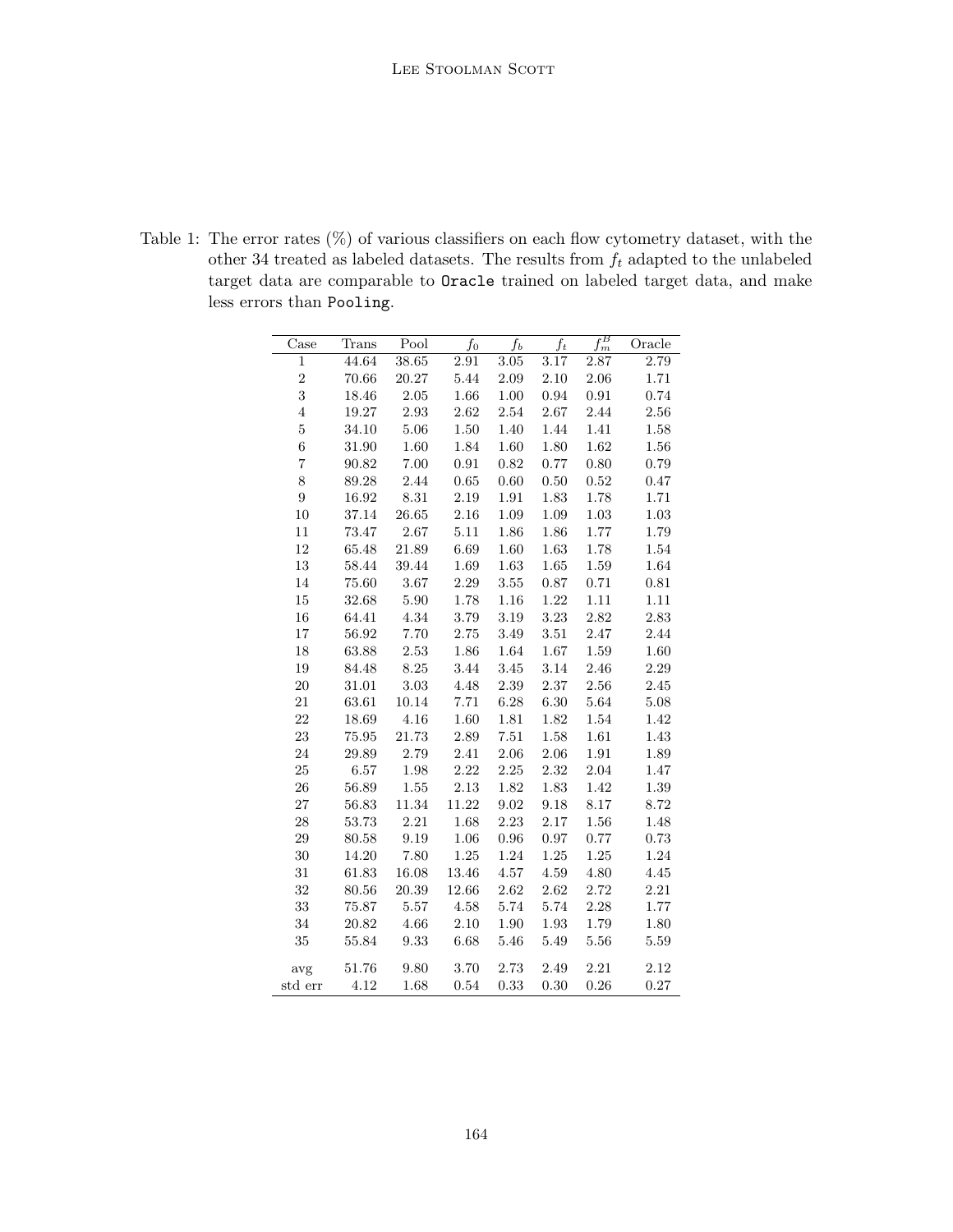<span id="page-10-0"></span>